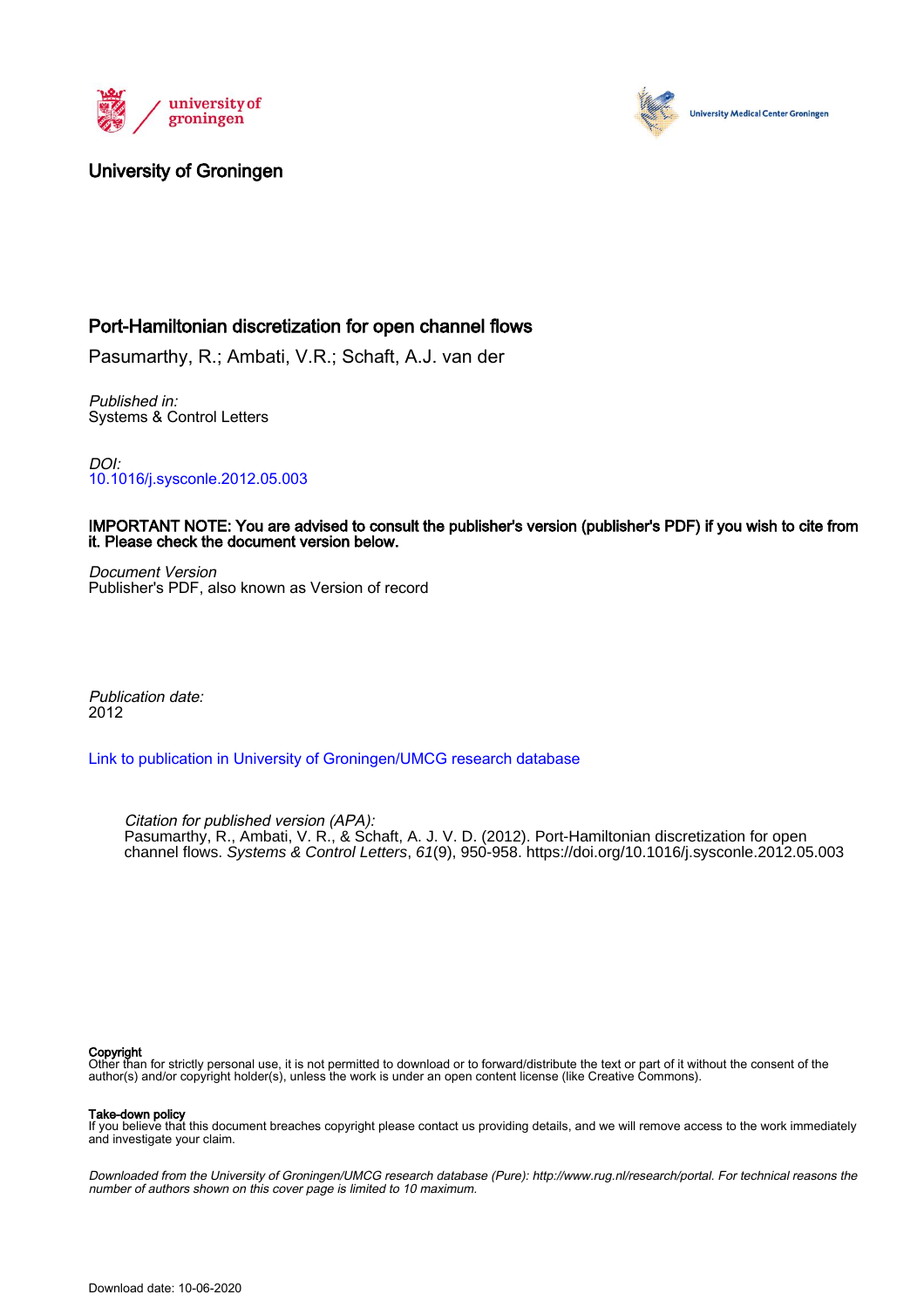## [Systems & Control Letters 61 \(2012\) 950–958](http://dx.doi.org/10.1016/j.sysconle.2012.05.003)

Contents lists available at [SciVerse ScienceDirect](http://www.elsevier.com/locate/sysconle)

Systems & Control Letters

journal homepage: [www.elsevier.com/locate/sysconle](http://www.elsevier.com/locate/sysconle)



# Port-Hamiltonian discretization for open channel flows

## R. Pasumarthy <sup>[a,](#page-1-0)[∗](#page-1-1)</sup>, V.R. Ambati <sup>[b,](#page-1-2)</sup>\*, A.J. van der S[c](#page-1-3)haft <sup>c</sup>

<span id="page-1-0"></span><sup>a</sup> *Department of Electrical Engineering, Indian Institute of Technology Madras, Chennai 600036, India*

<span id="page-1-2"></span><sup>b</sup> *Numerical Analysis and Computational Mechanics Group, Department of Applied Mathematics, University of Twente, 7500 AE, Enschede, The Netherlands*

<span id="page-1-3"></span><sup>c</sup> Johann Bernoulli Institute for Mathematics and Computer Science, University of Groningen, P.O. Box 407, 9700 AK, Groningen, The Netherlands

#### A R T I C L E I N F O

*Article history:* Received 28 October 2010 Received in revised form 17 December 2011 Accepted 18 May 2012

*Keywords:* Shallow water equations Port-Hamiltonian Stokes–Dirac structure Numerical discretization

## **1. Introduction**

Port based network modeling of complex lumped parameter physical systems naturally leads to a generalized Hamiltonian formulation of the dynamics. It results in a class of open dynamical systems called ''Port-Hamiltonian'' systems [\[1\]](#page-9-0) that are defined using a power conserving interconnection structure called the Dirac structure, the Hamiltonian and dissipative elements. Such a generalized Hamiltonian formulation, called the ''Port-Hamiltonian'' formulation, has been successfully extended to classes of distributed parameter systems by introducing an infinite-dimensional Dirac structure based on Stokes' theorem. The key aspect of this formulation is that it allows a non-zero energy flow into the spatial domain through its boundary using the Dirac structure, whereas the standard Hamiltonian formulation assumes a zero energy flow through the boundary using the Poisson structure [\[2\]](#page-9-1). The Port-Hamiltonian formulation is also effectively used towards control design by using energy shaping methods. The technique relies on constructing a Lyapunov function by using the energy function of the system together with the conserved quantities called Casimirs [\[3\]](#page-9-2).

The Port-Hamiltonian formulation [\[4\]](#page-9-3) can be directly applied to model infinite-dimensional fluid dynamical systems containing

<span id="page-1-1"></span>Corresponding authors.

*E-mail addresses:* [ramkrishna@ee.iitm.ac.in](mailto:ramkrishna@ee.iitm.ac.in) (R. Pasumarthy), [v.r.ambati@math.utwente.nl,](mailto:v.r.ambati@math.utwente.nl) [vrambati@yahoo.co.in](mailto:vrambati@yahoo.co.in) (V.R. Ambati), [a.j.van.der.schaft@rug.nl](mailto:a.j.van.der.schaft@rug.nl) (A.J. van der Schaft).

### a b s t r a c t

A finite-dimensional Port-Hamiltonian formulation for the dynamics of smooth open channel flows is presented. A numerical scheme based on this formulation is developed for both the linear and nonlinear shallow water equations. The scheme is verified against exact solutions and has the advantage of conservation of mass and energy to the discrete level.

© 2012 Elsevier B.V. All rights reserved.

all its physical conservation laws such as mass, momentum and energy (Hamiltonian). But for practical purposes, it is crucial to approximate these infinite-dimensional systems by a finitedimensional system such that it is again a Port-Hamiltonian system cf., [\[5\]](#page-9-4). The finite-dimensional approximation then conserves most of the physical quantities of its infinite-dimensional counterpart and better captures the physics of the fluid dynamical system. To devise such a numerical scheme based on the finite-dimensional Port-Hamiltonian formulation, we choose a particular example of fluid flows, namely open channel flows. Preliminary works on such formulations are found in [\[6–8\]](#page-9-5).

The one-dimensional shallow water equations governing open channel flows are the depth averaged approximations of the two-dimensional Navier–Stokes equations. They are a direct consequence of the conservation of mass and momentum and obey the conservation of energy for smooth flows but dissipate energy for non-smooth flows in the form of bores and hydraulic jumps. Many numerical methods exist for these equations such as finite volume methods [\[9](#page-9-6)[,10\]](#page-9-7) and discontinuous Galerkin finite element methods [\[11–13\]](#page-9-8). These numerical methods follow mass and momentum laws of balance, but they may not follow energy balance even in the smooth regions of a flow. Hence, we propose the use of the framework of Port-Hamiltonian systems which follows an energy balance law. Such a framework has implications towards the meteorological and oceanographic studies on geophysical flows, where the numerical schemes that conserve the energy are of great importance (for example following [\[14–16\]](#page-9-9)).

A new numerical scheme based on a finite-dimensional Port-Hamiltonian formulation for the dynamics of shallow open

<sup>0167-6911/\$ –</sup> see front matter © 2012 Elsevier B.V. All rights reserved. [doi:10.1016/j.sysconle.2012.05.003](http://dx.doi.org/10.1016/j.sysconle.2012.05.003)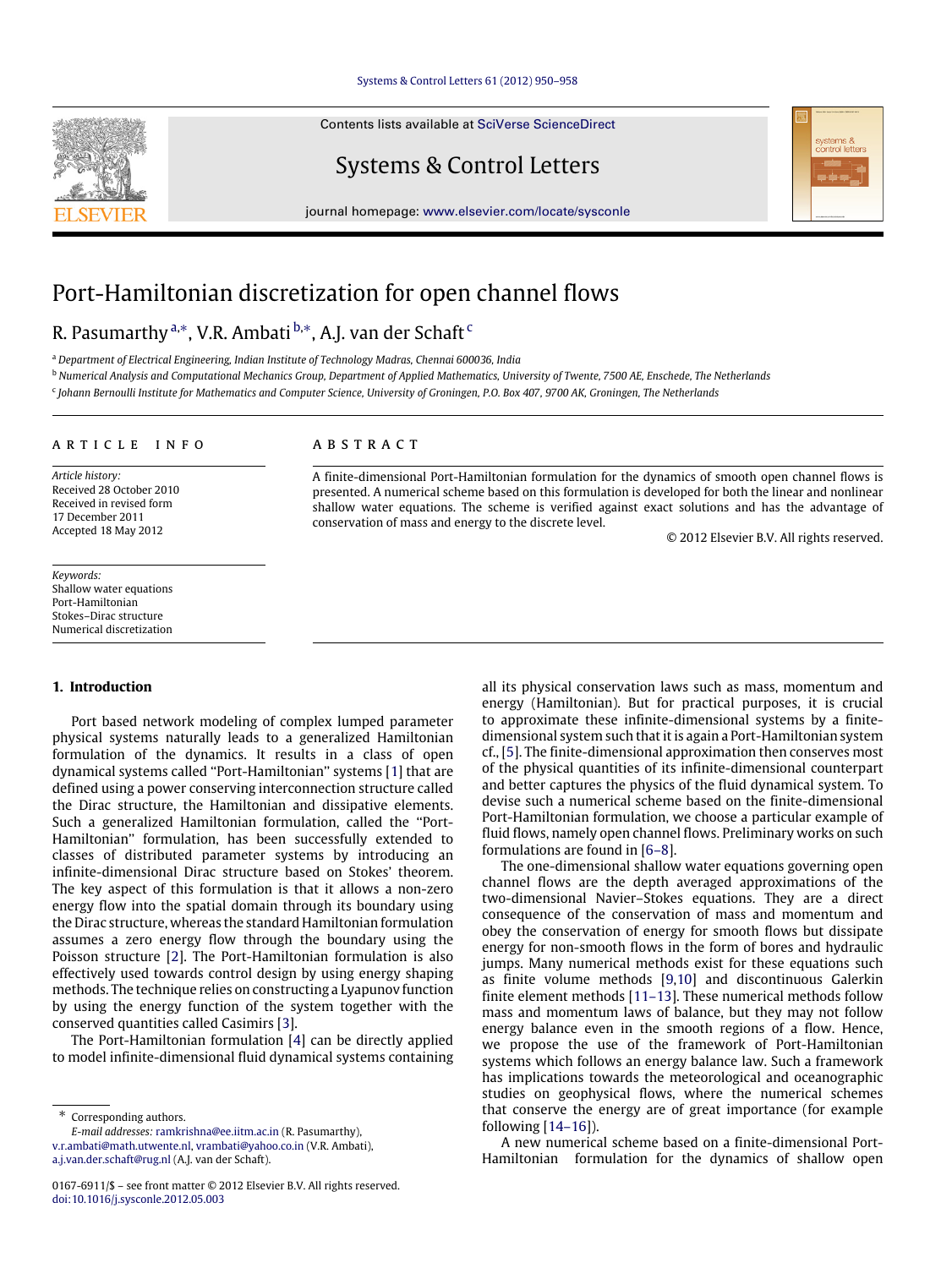channel water flow is the aim of the present paper. A shallow water channel with topography is first modeled as an infinitedimensional Port-Hamiltonian system defined with respect to a Stokes–Dirac structure. Consequently, the system obeys a power conserving property, which is naturally equivalent to the energy balance, expressed in terms of power port variables called *flows* and *efforts* of the fluid dynamical system. For shallow water system, the *flows* are the rate of change of water depth and velocity, the *efforts* are the discharge and Bernoulli's function, and the shallow water equations are a direct consequence of the relation between flows and efforts captured by the Stokes–Dirac structure.

To model the shallow water canal as a finite-dimensional Port-Hamiltonian system, we tessellate the spatial domain with finite elements and approximate the flow variables with cell averages and effort variables with continuous piecewise linear polynomials. Such a choice of different approximation spaces for flows and efforts ensures the compatibility of the flow–effort relation in the Stokes–Dirac structure which are ordinary differential equations. Further, the continuity of efforts ensures the conservation of flow quantities. Consequently, each finite element will be a finite-dimensional Port-Hamiltonian system satisfying a power conserving property per finite element. We then enforce a discrete energy balance in the system by summing up the power conserving relation of all the finite elements. This effectively gives rise to an algebraic relation between the efforts and the corresponding discrete co-energy variables. Thus, the finite-dimensional Port-Hamiltonian system for a shallow water channel consists of a system of differential–algebraic equations.

The ordinary differential equations arising from the Port-Hamiltonian formulation are further discretized in time using an implicit mid-point time discretization. This time discretization is a second-order symplectic method and well-suited for a Hamiltonian system. After time discretization, the ODEs are transformed into nonlinear algebraic equations which are then solved by integrating them in pseudo-time using a five stage Runge–Kutta scheme until a steady state is reached in pseudotime [\[11\]](#page-9-8). The numerical scheme is verified against several idealized exact solutions to show that it is first-order accurate and accurately conserves the energy.

#### **2. Infinite-dimensional Port-Hamiltonian formulation**

The Port-Hamiltonian formulation of fluid dynamical systems [\[4,](#page-9-3)[17\]](#page-9-10) is an extension of the Hamiltonian formulation incorporating non-zero flow through boundaries. Here, we present the Port-Hamiltonian formulation for open channel or canal water flows in one dimension.

## *2.1. Shallow water model*

The dynamics of flow through an open channel of length *L* is governed by the shallow water equations which in one dimension read as

$$
\partial_t h + \partial_x Q = 0 \quad \text{and} \quad \partial_t u + \partial_x B = 0 \quad \text{on } [0, L] \tag{1}
$$

with  $h(t, x)$  the water depth,  $u(t, x)$  the depth averaged velocity,  $Q = h$ *u* the flow discharge,  $B = u^2/2 + g(h + b)$  the Bernoulli function and *b*(*x*) the channel bed height measured from a fixed reference level. The shallow water equations [\(1\)](#page-2-0) are completed together with the initial conditions  $h(0, x) = h_0(x)$  and  $u(0, x) = u_0(x)$ , and inflow, outflow, solid wall or periodic boundary conditions at  $x = 0$ and  $x = L$ . The total hydraulic energy (or Hamiltonian) in the open channel is

$$
\mathcal{H} := \int_0^L \frac{1}{2} \left( h u^2 + g (h + b)^2 - g b^2 \right) dx.
$$
 (2)

#### *2.2. Preliminaries of differential geometry*

The Port-Hamiltonian formulation is convenient in a differential geometric framework. For the one-dimensional shallow water model, we introduce the differential zero and one forms in one dimension. By definition, zero forms are functions that can be evaluated at any point on the domain and one forms are objects with a one-dimensional distribution that cannot be evaluated at a given point but can be integrated over any one-dimensional path of the domain. Now, the following operators relate zero and one forms in one dimension:

- 1. *Exterior derivative*. Consider a zero form or function  $f(x)$ ∈ R and a one form *g* defined as *g* := (∂*f* /∂*x*)d*x* which in coordinate-free language is given as  $g = df$ , where  $d(\cdot)$  is called the exterior derivative transforming the zero form to one form.
- 2. *Hodge star operator.* Consider a function  $f(x) \in \mathbb{R}$  which by itself is a zero form and its one form *f* d*x*. The Hodge star operator ∗(·) in one dimension is defined as ∗*f* d*x* := *f* and ∗*f* := *f* d*x* transforming a zero form to a one form and vice versa.
- 3. *Wedge product.* Given a zero form *f* and one form *g*, the wedge product *f*  $\land$  *g* is defined as  $f \land g := fg$  which is again a one form.

For more general definitions of these operators in *n* dimensions, we refer to [\[18\]](#page-9-11). Further, we denote the set of zero forms as  $W^0(\varOmega)$  and the set of one forms as  $W^1(\Omega)$ .

## *2.3. Stokes' Dirac structure*

The Port-Hamiltonian formulation is based on the concept of a Dirac structure which is a geometric object formalizing the power conserving interconnections [\[1\]](#page-9-0).

**Definition 1.** Let *V* be a linear space (possibly infinite-dimensional). There exists on  $V \times V^*$  the canonically defined symmetric bilinear form

$$
\langle \langle (f_1, e_1), (f_2, e_2) \rangle \rangle := \langle e_1 | f_2 \rangle + \langle e_2 | f_1 \rangle \tag{3}
$$

<span id="page-2-1"></span>with  $f_i \in V$ ,  $e_i \in V^*$ ,  $i = 1, 2$  and  $\langle \cdot | \rangle$  denoting the duality product between *V* and its dual subspace *V* ∗ . A constant Dirac structure on *V* is a linear subspace  $D \subset V \times V^*$  such that

$$
D = D^{\perp},\tag{4}
$$

where ⊥ denotes the orthogonal complement with respect to the bilinear form ⟨⟨,⟩⟩.

Let now  $(f, e) \in D = D^{\perp}$ . Then as an immediate consequence of [\(3\),](#page-2-1)

$$
0 = \langle \langle (f, e), (f, e) \rangle \rangle = 2 \langle e | f \rangle.
$$

Thus for all  $(f, e) \in D$  we have  $\langle e | f \rangle = 0$ , expressing power conservation with respect to the dual power variables  $f \in V$  and *e* ∈ *V* ∗ .

<span id="page-2-0"></span>The Stokes–Dirac structure for the shallow water equations is defined as follows. The spatial domain  $\Omega \subset \mathbb{R}$  is represented by a one-dimensional manifold with point boundaries. We associate the energy variables water depth  $h(t, x)$  and velocity  $u(t, x)$ , with the one forms *h*d $x \in V^1(\Omega)$ , respectively *udx*  $\in V^1(\Omega)$ ; and coenergy variables, Bernoulli function *B* and discharge *Q*, with zero forms as  $(B, Q) \in V^0(\Omega)$  in which

$$
V^{1}(\Omega) := W^{1}(\Omega) \times W^{1}(\Omega) \text{ and}
$$
  
\n
$$
V^{0}(\Omega) := W^{0}(\Omega) \times W^{0}(\Omega)
$$
\n(5)

where  $W^0(Ω)$  and  $W^1(Ω)$  are the space of zero and one forms, respectively. Now, the rate of energy variables, i.e.,  $f_h := -(\partial_t h) dx$ and  $f_u := -(\partial_t u) dx$ , are called *flows*; and the co-energy variables,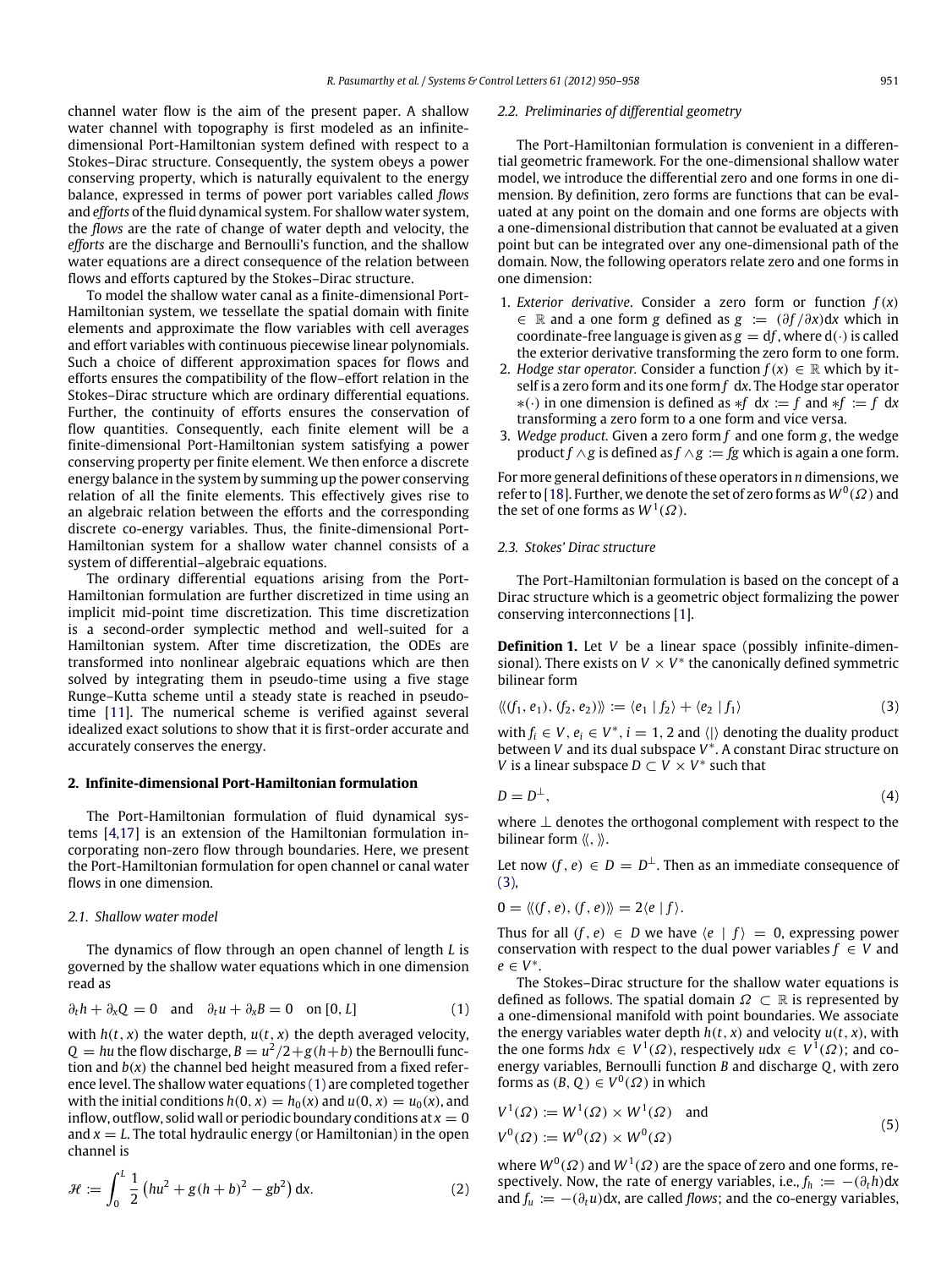i.e.,  $e_h := \delta_h \mathcal{H} = B$  and  $e_u := \delta_u \mathcal{H} = Q$ , are called *efforts*. Furthermore, the values of the Bernoulli function *B* and the discharge *Q* evaluated at the boundaries would constitute the flow and effort variables at the boundary as  $f_b = B|_{\partial\Omega} \in W^0(\partial\Omega)$  and  $e_b = -Q|_{\partial\Omega} \in W^0(\partial\Omega)$  with  $W^0(\partial\Omega)$  the space of zero forms on the boundary.

Consider the linear space of flow variables  $\mathcal{F} = V^1(\Omega) \times$  $W^0(\partial \Omega)$  and effort variables  $\mathcal{E}=V^0(\Omega)\times W^0(\partial \Omega)$  together with the bilinear form

$$
\left\langle \left( f_h^1, f_u^1, f_b^1, e_h^1, e_u^1, e_b^1 \right), \left( f_h^2, f_u^2, f_b^2, e_h^2, e_h^2, e_b^2 \right) \right\rangle
$$
\n
$$
:= \int_{\Omega} \left( e_h^1 \wedge f_h^2 + e_h^2 \wedge f_h^1 + e_u^1 \wedge f_u^2 + e_u^2 \wedge f_u^1 \right)
$$
\n
$$
+ \int_{\partial \Omega} \left( e_h^1 \wedge f_b^2 + e_b^2 \wedge f_b^1 \right), \tag{6}
$$

where *f<sup>h</sup>* := −(∂*h*/∂*t*) d*x*, *f<sup>u</sup>* := −(∂*u*/∂*t*) d*x*, *f<sup>b</sup>* := *B*|<sup>∂</sup><sup>Ω</sup> , *e<sup>h</sup>* :=  $B, e_u := Q, e_b := -Q|_{\partial\Omega}, (f_h^i, f_u^i, f_b^i) \in \mathcal{F}$  the flows,  $(e_h^i, e_u^i, e_b^i) \in$ *€* the efforts and  $i = 1$  or  $\hat{Z}$ . It has been shown in [\[4\]](#page-9-3) that  $\hat{D} \subset$  $\mathcal{F} \times \mathcal{E}$  defined as

$$
\mathcal{D} := \{ (f, e) \in \mathcal{F} \times \mathcal{E} | f_h = \text{d}e_u, f_u = \text{d}e_h, f_b
$$
  
=  $e_h|_{\partial \Omega}, e_b = -e_u|_{\partial \Omega} \}$  (7)  
is a Stokes Dirac structure, i.e.,  $\mathcal{D} = \mathcal{D}^{\perp}$  with respect to the

is a Stokes–Dirac structure, i.e.,  $\mathcal{D} = \mathcal{D}^{\perp}$ , with respect to the bilinear form  $\langle\!\!\langle \cdot,\cdot\rangle\!\!\rangle$  defined in [\(6\)](#page-3-0) and thus defines an infinitedimensional Port-Hamiltonian system. The flow-effort relation in [\(7\)](#page-3-1) is a direct consequence of the shallow water equations [\(1\).](#page-2-0)

#### *2.4. Power conserving property and energy balance*

The Stokes–Dirac structure is always associated with a power conserving property stated as

$$
\int_{\Omega} (e_h \wedge f_h + e_u \wedge f_u) + \int_{\partial \Omega} e_b \wedge f_b = 0.
$$
 (8)

Substituting the definitions of  $f_h$ ,  $f_u$ ,  $f_b$ ,  $e_h$ ,  $e_u$  and  $e_b$  in [\(8\),](#page-3-2) we get

$$
\int_{\Omega} \left( B \frac{\partial h}{\partial t} + Q \frac{\partial u}{\partial t} \right) dx + \int_{\partial \Omega} BQ = 0.
$$
\n(9)

Manipulating the first term in [\(9\),](#page-3-3) the energy balance equation arises as follows  $\overline{a}$ 

$$
\frac{d\mathcal{H}}{dt} + (BQ)|_{x=L} - (BQ)|_{x=0} = 0.
$$
 (10)

### **3. Finite-dimensional Port-Hamiltonian formulation**

A finite-dimensional Port-Hamiltonian formulation is obtained by approximating the flows and efforts such that they are compatible with the Stokes–Dirac structure and satisfy both the power conserving property and the energy balance equation.

#### *3.1. Preliminaries*

The flow domain  $\Omega := [0, L]$  is tessellated with finite elements  $K_k = [x_j, x_{j+1}]$ , where  $x_j$  and  $x_{j+1}$  are the spatial coordinates of its nodes as shown in [Fig. 1.](#page-4-0) On each finite element  $K_{\mathsf{k}}$ , the one forms corresponding to the water depth and velocity field are approximated as

$$
\hat{h}(t, x) dx = \bar{h}_k(t) \psi \text{ and } \hat{u}(t, x) dx = \bar{u}_k(t) \psi;
$$
 (11)

where  $\psi := dx$  is the one form with  $*\psi = 1$ ,  $\bar{h}_k(t)$  is the mean water depth and  $\bar{u}_k(t)$  is the mean velocity of the fluid in the finite element *K*<sup>k</sup> . Subsequently, the approximation of flows is directly given as

$$
\hat{f}_h(t,x) = -\partial_t \bar{h}_k \psi \quad \text{and} \quad \hat{f}_u(t,x) = -\partial_t \bar{u}_k \psi. \tag{12}
$$

As a consequence, the flows are piecewise constant per finite element  $K_k$  and discontinuous across the nodes in the domain.

To satisfy the energy balance and mass conservation, the efforts  $e_h = B$  and  $e_u = Q$  are approximated with linear polynomials per element  $K_k$  such that they are continuous across each node. The  $approximation$  of efforts in each finite element  $K_k$  is therefore given as

$$
\hat{e}_h = \hat{B}(t, x) = \hat{B}_j(t)\phi_j(x) + \hat{B}_{j+1}(t)\phi_{j+1}(x) \text{ and}
$$
  
\n
$$
\hat{e}_u = \hat{Q}(t, x) = \hat{Q}_j(t)\phi_j(x) + \hat{Q}_{j+1}(t)\phi_{j+1}(x),
$$
\n(13)

<span id="page-3-5"></span><span id="page-3-0"></span>where  $\phi_j(x) := (x_{j+1} - x)/(x_{j+1} - x_j)$  and  $\phi_{j+1}(x) := (x - x_j)/(x_{j+1} - x_j)$ *x*<sub>*j*</sub>) are shape functions,  $\hat{B}_j(t)$  and  $\hat{B}_{j+1}(t)$  are nodal values of the Bernoulli function *B*, and  $\hat{Q}_j(t)$  and  $\hat{Q}_{j+1}(t)$  are nodal values of the discharge *Q*. Finally, the approximation of boundary variables *f<sup>b</sup>* and  $e_b$  on each boundary of the finite element  $K_k$  becomes

<span id="page-3-7"></span>
$$
\hat{f}_b = \hat{e}_h|_{x=x_{j,j+1}} = \hat{B}_{j,j+1}(t) \text{ and}
$$
\n
$$
\hat{e}_b = \hat{e}_u|_{x=x_{j,j+1}} = -\hat{Q}_{j,j+1}(t).
$$
\n(14)

#### <span id="page-3-1"></span>*3.2. Discretization of the Stokes–Dirac structure*

The discrete Port-Hamiltonian formulation starts by substituting the approximations of flows [\(12\)](#page-3-4) and efforts [\(13\)](#page-3-5) per finite element *K*<sub>k</sub> in the flow–effort relations of the Stokes–Dirac structure [\(7\)](#page-3-1) to get

<span id="page-3-6"></span>
$$
-\partial_t \bar{h}_k \psi = \hat{Q}_j d\phi_j + \hat{Q}_{j+1} d\phi_{j+1} \text{ and}
$$
  

$$
-\partial_t \bar{u}_k \psi = \hat{B}_j d\phi_j + \hat{B}_{j+1} d\phi_{j+1}.
$$
 (15)

<span id="page-3-2"></span>The choice of approximation of flows with piecewise constants and efforts with piecewise linear polynomial is made such that the flow–effort relation [\(15\)](#page-3-6) is non-degenerate. Integrating [\(15\)](#page-3-6) over the finite element  $K_{k}$ , the evolution of flows in terms of efforts per finite element emerge as

<span id="page-3-9"></span><span id="page-3-3"></span>
$$
\frac{d\bar{h}_{k}}{dt} = \frac{1}{\Delta x_{k}} \left( \hat{Q}_{j} - \hat{Q}_{j+1} \right) \quad \text{and} \quad \frac{d\bar{u}_{k}}{dt} = \frac{1}{\Delta x_{k}} \left( \hat{B}_{j} - \hat{B}_{j+1} \right) \tag{16}
$$

with  $\Delta x_k = x_{j+1} - x_j$ . The flow and effort approximations together with the boundary effort variables [\(14\)](#page-3-7) automatically satisfy the power conserving property per finite element as follows

$$
\int_{K_{k}} \left( \hat{e}_{h} \wedge \hat{f}_{h} + \hat{e}_{u} \wedge \hat{f}_{u} \right) + \int_{\partial K_{k}} \hat{e}_{b} \wedge \hat{f}_{b}
$$
\n
$$
= -\frac{\Delta x_{k}}{2} \left( \hat{B}_{j+1} + \hat{B}_{j} \right) \frac{d\bar{h}_{k}}{dt} - \frac{\Delta x_{k}}{2} \left( \hat{Q}_{j+1} + \hat{Q}_{j} \right)
$$
\n
$$
\times \frac{d\bar{u}_{k}}{dt} - \left( \hat{B}_{j+1} \hat{Q}_{j+1} - \hat{B}_{j} \hat{Q}_{j} \right) = 0. \tag{17}
$$

<span id="page-3-8"></span>The power conserving property  $(17)$  is deduced by using  $(12)$ – $(14)$ in [\(8\)](#page-3-2) and substituting [\(16\).](#page-3-9) Having obtained a discretization for the Stokes–Dirac structure, it now remains to discretize the Hamiltonian and satisfy energy balance.

The Hamiltonian (or energy) is discretized in each finite element  $K_k$  as

$$
\bar{\mathcal{H}}_{k} := \int_{K_{k}} \frac{1}{2} \left( \hat{h} \hat{u}^{2} + g (\hat{h} + \hat{b})^{2} - g \hat{b}^{2} \right) dx
$$
  
= 
$$
\frac{\Delta x_{k}}{2} \left( \bar{h}_{k} \bar{u}_{k}^{2} / 2 + g (\bar{h}_{k} + \bar{b}_{k})^{2} - g \bar{b}_{k}^{2} \right);
$$
(18)

<span id="page-3-4"></span>where  $\hat{b}(x) := \bar{b}_k * \psi$  is the approximated bed height. The co-energy variables of the discretized Hamiltonian  $\bar{\mathcal{H}}_k$  are then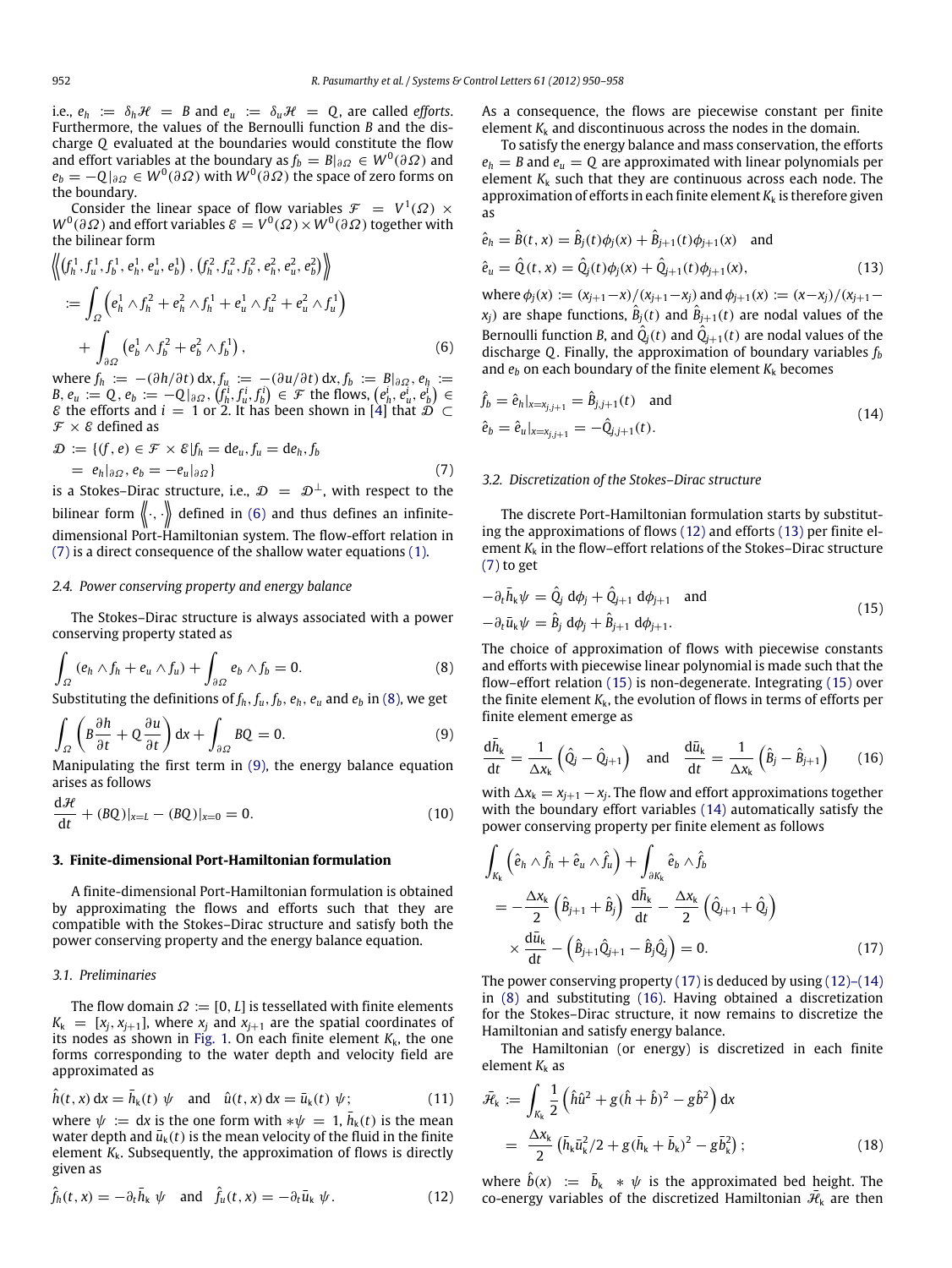$$
\underbrace{\qquad \qquad K_1 \qquad K_2 \qquad \qquad K_2 \qquad \qquad \qquad \qquad K_{k-1} \qquad K_k \qquad K_{k+1} \qquad K_{k+1} \qquad \qquad K_{k+1} \qquad \qquad K_{N-1} \qquad K_{N-1} \qquad \qquad K_{N-1} \qquad \qquad K_{N-1} \qquad \qquad K_{N-1} \qquad \qquad K_{N-1} \qquad \qquad K_{N-1} \qquad \qquad K_{N-1} \qquad \qquad K_{N-1} \qquad \qquad K_{N-1} \qquad \qquad K_{N-1} \qquad \qquad K_{N-1} \qquad \qquad K_{N-1} \qquad \qquad K_{N-1} \qquad \qquad K_{N-1} \qquad \qquad K_{N-1} \qquad \qquad K_{N-1} \qquad \qquad K_{N-1} \qquad \qquad K_{N-1} \qquad \qquad K_{N-1} \qquad \qquad K_{N-1} \qquad \qquad K_{N-1} \qquad \qquad K_{N-1} \qquad \qquad K_{N-1} \qquad \qquad K_{N-1} \qquad \qquad K_{N-1} \qquad \qquad K_{N-1} \qquad \qquad K_{N-1} \qquad \qquad K_{N-1} \qquad \qquad K_{N-1} \qquad \qquad K_{N-1} \qquad \qquad K_{N-1} \qquad \qquad K_{N-1} \qquad \qquad K_{N-1} \qquad \qquad K_{N-1} \qquad \qquad K_{N-1} \qquad \qquad K_{N-1} \qquad \qquad K_{N-1} \qquad \qquad K_{N-1} \qquad \qquad K_{N-1} \qquad \qquad K_{N-1} \qquad \qquad K_{N-1} \qquad \qquad K_{N-1} \qquad \qquad K_{N-1} \qquad \qquad K_{N-1} \qquad \qquad K_{N-1} \qquad \qquad K_{N-1} \qquad \qquad K_{N-1} \qquad \qquad K_{N-1} \qquad \qquad K_{N-1} \qquad \qquad K_{N-1} \qquad \qquad K_{N-1} \qquad \qquad K_{N-1} \qquad \qquad K_{N-1} \qquad \qquad K_{N-1} \qquad \qquad K_{N-1} \qquad \qquad K_{N-1
$$

**Fig. 1.** Mesh stencil showing the numbering of elements and nodes with index k and *j*, respectively. Note that  $j = k$  for  $k = 1, ..., N$ .

<span id="page-4-0"></span>defined as

$$
\bar{B}_{k} := \frac{\partial \bar{\mathcal{H}}_{k}}{\partial \bar{h}_{k}} = \left(\frac{1}{2}\bar{u}_{k}^{2} + g(\bar{h}_{k} + \bar{b}_{k})\right) \Delta x_{k} \text{ and}
$$
\n
$$
\bar{Q}_{k} := \frac{\partial \bar{\mathcal{H}}_{k}}{\partial \bar{u}_{k}} = (\bar{h}_{k}\bar{u}_{k}) \Delta x_{k}.
$$
\n(19)

We now enforce the following energy balance

$$
\sum_{k=j=1}^{N} \left( \frac{d\bar{\mathcal{H}}_k}{dt} + \hat{B}_{j+1}\hat{Q}_{j+1} - \hat{B}_j\hat{Q}_j \right) = 0
$$
 (20)

by equating the discretized effort variables to the co-energy variables at the interior nodes as

$$
(\hat{B}_j, \hat{Q}_j) = (\alpha_j \bar{B}_{k-1} + \beta_j \bar{B}_k, \ \beta_j \bar{Q}_{k-1} + \alpha_j \bar{Q}_k)
$$
  
for  $j = 2, ..., N$ ;  
(21)

and at the boundary nodes as

 $(\hat{B}_1, \hat{Q}_1) = (\bar{B}_1, \bar{Q}_0)$  and  $(\hat{B}_{N+1}, \hat{Q}_{N+1}) = (\bar{B}_N, \bar{Q}_0)$ *<sup>L</sup>*) (22) with  $\alpha_j + \beta_j = 1, \alpha_j \in \mathbb{R}$  an arbitrary value for any  $j = 2, \ldots, N, \bar{Q}_0$ and  $\overline{Q}_L$  are the given inflow or outflow discharges at  $x = 0$  and  $x = L$ , respectively. For a solid wall boundary, the inflow or outflow discharge is simply set to zero and for periodic boundaries, the boundary efforts are determined by making the two boundary

$$
\hat{B}_1 = \hat{B}_{N+1} = \alpha_1 \bar{B}_1 + \beta_1 \bar{B}_N \text{ and}
$$
\n
$$
\hat{Q}_1 = \hat{Q}_{N+1} = \beta_1 \bar{Q}_1 + \alpha_1 \bar{Q}_N
$$
\n(23)

with  $\alpha_1 + \beta_1 = 1$  and  $\alpha_1$  an arbitrary value. The flow–effort relations [\(16\)](#page-3-9) together with Eqs. [\(21\)–\(23\)](#page-4-1) constitute the discretized dynamics of the shallow water equations.

**Remark 1.** To determine the efforts at each node *j* using [\(21\),](#page-4-1) there exist several choices for  $\alpha_i$  or  $\beta_i$  and can be arbitrarily chosen. In all the test cases, we made a simple choice of  $\alpha_j = \beta_j = 1/2$ .

### *3.3. Discrete conservation properties*

nodes as a single interior node to obtain

**Proposition 1.** *The Port-Hamiltonian discretization* [\(16\)](#page-3-9), [\(21\)](#page-4-1) and [\(23\)](#page-4-2) *satisfy the mass and energy balance as follows*

$$
\frac{dM}{dt} + \hat{Q}_{N+1} - \hat{Q}_1 = 0 \quad and \quad \frac{dE}{dt} + \hat{B}_{N+1}\hat{Q}_{N+1} - \hat{B}_1\hat{Q}_1 = 0 \quad (24)
$$

where  $M \coloneqq \sum_{\mathsf{k}=1}^N \bar{h}_\mathsf{k} \Delta \mathsf{x}_\mathsf{k}$  is the total mass and  $E \coloneqq \sum_{\mathsf{k}=1}^N \bar{\mathcal{H}}_\mathsf{k}$  the *total energy.*

**Proof.** The proof of mass balance is straightforward; evaluating the time derivative on total mass *M* using [\(16\):](#page-3-9)

$$
\frac{dM}{dt} = \sum_{k=1}^{N} \frac{d\bar{h}_k}{dt} \Delta x_k = \sum_{k=j=1}^{N} (\hat{Q}_j - \hat{Q}_{j+1}) = -(\hat{Q}_{N+1} - \hat{Q}_1). \quad (25)
$$

To prove the energy balance, we first evaluate the time derivative on total energy *E* using [\(16\)](#page-3-9) to find

$$
\frac{dE}{dt} = \sum_{k=1}^{N} \frac{d\bar{\mathcal{H}}_k}{dt} = \sum_{k=1}^{N} \left( \bar{B}_k \frac{d\bar{h}_k}{dt} + \bar{Q}_k \frac{d\bar{u}_k}{dt} \right) \Delta x_k
$$

$$
= \sum_{k=j=1}^{N} \left( \bar{B}_k \left( \hat{Q}_j - \hat{Q}_{j+1} \right) + \bar{Q}_k \left( \hat{B}_j - \hat{B}_{j+1} \right) \right).
$$
(26)

<span id="page-4-4"></span>Rearranging the summation over elements in [\(26\)](#page-4-3) into a summation over nodes and substituting the efforts determined in [\(21\)–\(23\),](#page-4-1) we further find

$$
\frac{dE}{dt} = (\bar{B}_1 \hat{Q}_1 + \bar{Q}_1 \hat{B}_1) - (\bar{B}_N \hat{Q}_{N+1} + \bar{Q}_N \hat{B}_{N+1}) \n+ \sum_{k=j=2}^{N} ((\bar{B}_k - \bar{B}_{k-1}) \hat{Q}_j + (\bar{Q}_k - \bar{Q}_{k-1}) \hat{B}_j) \n= (\bar{B}_1 \bar{Q}_0 + \bar{Q}_1 \bar{B}_1) - (\bar{B}_N \bar{Q}_L + \bar{Q}_N \hat{B}_{N+1}) \n+ \sum_{k=2}^{N} (\bar{B}_k \bar{Q}_k - \bar{B}_{k-1} \bar{Q}_{k-1}) \n= (\bar{B}_1 \bar{Q}_0 - \bar{B}_N \bar{Q}_L) = (\hat{B}_1 \hat{Q}_1 - \hat{B}_{N+1} \hat{Q}_{N+1})
$$
\n(27)

<span id="page-4-1"></span>for a given inflow or outflow boundary conditions. For periodic and solid wall boundaries, we find that  $dE/dt = 0$ .  $\Box$ 

#### *3.4. Time discretization*

The Port-Hamiltonian discretization [\(16\)](#page-3-9) and [\(21\)–\(23\)](#page-4-1) takes the following form:

<span id="page-4-5"></span>
$$
\frac{d\mathbf{y}}{dt} = F(t, \mathbf{y});\tag{28}
$$

<span id="page-4-2"></span>with  $\mathbf{y} = (\bar{h}_1, \bar{u}_1, \dots, \bar{h}_N, \bar{u}_N)^T$  the unknown flow variables and  $F(t, y)$  the nonlinear right hand side obtained after substituting efforts [\(21\)–\(23\)](#page-4-1) and co-energy variables [\(19\)](#page-4-4) into the RHS of [\(16\).](#page-3-9) To integrate the ordinary differential equations [\(28\)](#page-4-5) in time, we employ an implicit mid-point time discretization to get

<span id="page-4-6"></span>
$$
L(t^n, \mathbf{y}^n, t^{n-1}, \mathbf{y}^{n-1})
$$
  
 :=  $\mathbf{y}^n - \mathbf{y}^{n-1} - \Delta t \ F\left((t^n + t^{n-1})/2, (\mathbf{y}^n + \mathbf{y}^{n-1})/2\right) = 0,$  (29)

where  $L(t^n, \mathbf{y}^n, t^{n-1}, \mathbf{y}^{n-1})$  represents the nonlinear algebraic equations. The implicit mid-point scheme is a second-order symplectic method [\[19\]](#page-9-12) that is well-suited for Hamiltonian systems and leads to a stable numerical integration in time. The nonlinear equations [\(29\)](#page-4-6) are solved by augmenting them with pseudo-time derivatives as

$$
\Delta \mathbf{x} \cdot \frac{d\mathbf{y}}{d\tau} = \frac{-1}{\Delta t} L(t^n, \mathbf{y}, t^{n-1}, \mathbf{y}^{n-1})
$$
\n(30)

with  $\Delta \mathbf{x} = (\Delta x_1, \Delta x_1, \dots, \Delta x_N, \Delta x_N)^T$ ,  $\Delta t = t^n - t^{n-1}$ the time step and integrating in pseudo-time using a five-stage Runge–Kutta integration scheme [\[11\]](#page-9-8) until it reaches the steady state in pseudo-time. The five-stage Runge–Kutta scheme is

$$
(1+\alpha_s)\mathbf{y}^s = \mathbf{y}^0 + \alpha_s\lambda(\mathbf{y}^{s-1} - L(t^n, \mathbf{y}^{s-1}, t^{n-1}, \mathbf{y}^{n-1}));
$$
(31)

<span id="page-4-3"></span>where  $s = 1-5$  are the Runge–Kutta stages,  $\alpha_s = (0.0791451,$ 0.163551, 0.283663, 0.5, 1.0) the Runge–Kutta coefficients, and  $\lambda = \Delta \tau / \Delta t$  and  $\Delta \tau$  the local pseudo-time step. The time step  $\Delta t = CFL_{\Delta t}$  max  $\left(\Delta x_k/(\vert \bar{u}_k \vert + \sqrt{g \bar{h}_k})\right)$  is chosen globally for all  $k = 1, \ldots, N$ , the pseudo-time step  $\Delta \tau = CFL_{\Delta \tau} \Delta x_k/(|\bar{u}_k| + \sqrt{g \bar{h}_k})$ is chosen locally for each k, and  $CFL_{\Delta t} = 1.0$  and  $CFL_{\Delta \tau} = 0.9$ are the Courant–Friedrichs–Lewy (CFL) numbers for  $\Delta t$  and  $\Delta \tau$ , respectively.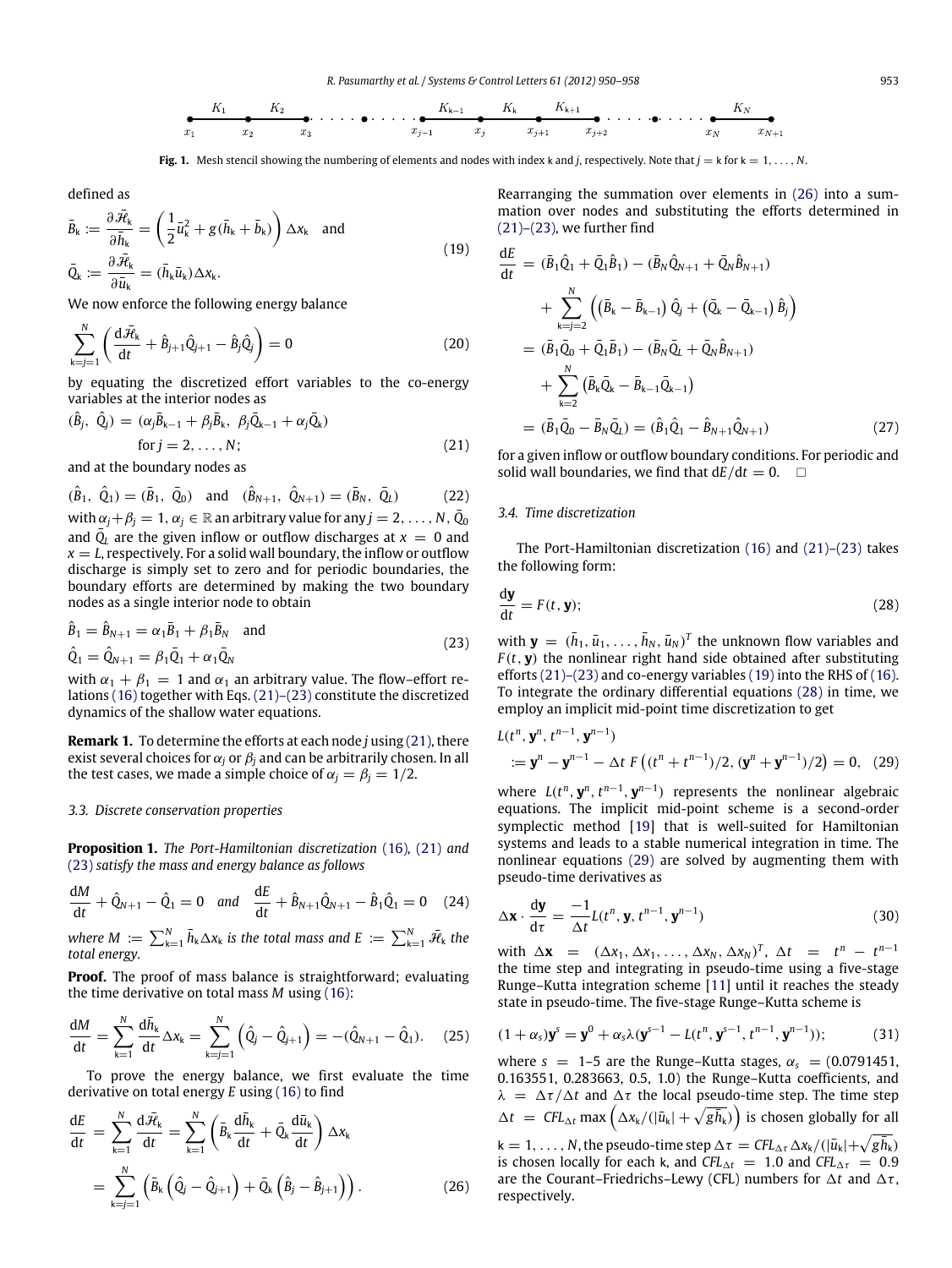## **4. Numerical examples**

## *4.1. Burgers' equation*

On a flat bed, the one-dimensional nonlinear shallow water equations take the form of Burgers' equation  $\partial_t q + q \partial_x q = 0$ , when one of its Riemann invariants is taken constant as  $u + 2\sqrt{gh} =$ *c* with  $q(x, t) = c - 3\sqrt{gh}$ . An implicit exact solution is then constructed as

$$
h(x, t) = (q(x, t) - c)^{2}/(9g) \text{ and}
$$
  
 
$$
u(x, t) = (c - 2q(x, t))/3
$$
 (32)

with  $q(x, t) = q_0(x')$  and  $x = x' + q_0(x')t$ , where  $q(x, 0) = q_0(x)$ is the initial condition. Now for any given initial condition  $q_0(x)$ with  $dq_0/dx < 0$  somewhere, wave breaking occurs at time  $t_b =$ −1/ min(*dq*0/*dx*).

We choose the initial condition as  $q_0(x) = \sin(\pi x)$  with  $x \in$  $[0, 2]$ ,  $g = 1$ ,  $c = 3$  and use periodic boundary conditions as given in [\(23\).](#page-4-2) In our numerical simulation, this smooth initial condition develops into a discontinuity at time  $t_b = 1/\pi$  as in the case of exact solution, see [Fig. 2\(](#page-6-0)a). [Fig. 2\(](#page-6-0)b) shows that the total discrete energy is conserved in time demonstrating the advantage of the Port-Hamiltonian based numerical scheme. We then compute the numerical errors in  $L^2$  and  $L^\infty$  norms and the respective orders of accuracy for water depth *h* and velocity *u* at various instants of time on different mesh sizes, presented in [Table 1.](#page-6-1) The order of accuracy in [Table 1](#page-6-1) clearly suggests that the numerical scheme is first-order accurate.

#### *4.2. Flow over a bump*

Analytical solutions for steady subcritical and supercritical flows over a given parabolic bump are given by Houghton and Kashara [\[20\]](#page-9-13). The parabolic bump is taken as

$$
b(x) = \begin{cases} \frac{1}{2} \left( 1 - \left( \frac{x-5}{2} \right)^2 \right) & \text{if } |x-5| \le 2, \\ 0 & \text{if } |x-5| > 2 \end{cases}
$$
(33)

in a channel from  $x = 0$  to  $x = 10$ . The steady subcritical solution is obtained by solving the following equation for *h* and *u* at any  $x = [0, 10]$ ,

$$
hu = Q_c
$$
 and  $u^2/2 + g(h + b) = B_c$  (34)

with  $Q_c = 1$ ,  $B_c = 25.5$  and  $g = 25$  such that the Froude number  $F\,=\,u/\sqrt{gh}\,<\,1.$  We initialize this steady exact solution in our numerical scheme and simulate until a steady state is numerically achieved with inflow  $(h_0, \bar{u}_0) = (h_1, 1/h_1)$  and outflow  $(h_L, \bar{u}_L) =$  $(\bar{h}_N, \bar{u}_N)$  boundary conditions (see [Fig. 3\)](#page-6-2). At steady state, the errors and order of accuracy of water depth *h* and velocity *u* presented in [Table 2](#page-6-3) again shows that the scheme is first-order accurate.

#### *4.3. Linear harmonic waves*

The one-dimensional linear shallow water equations are

$$
\partial_t \eta + \partial_x (Hu) = 0 \quad \text{and} \quad \partial_t u + \partial_x (g\eta) = 0, \quad x \in [0, L] \tag{35}
$$

with  $\eta$  the free surface wave elevation measured from the water surface at rest, *H* the water depth at rest and  $\mathcal{H} := \int_0^L (H u^2 +$  $g\eta^2)/2$ dx the Hamiltonian. They satisfy a harmonic wave solution,

$$
\eta(x, t) = A \sin(kx + \omega t), \text{ and}
$$
  

$$
u(x, t) = \left(\frac{-A g k}{\omega}\right) \sin(kx + \omega t)
$$
 (36)

with *A* the amplitude,  $k = 2\pi m/L$  the wavenumber,  $\omega$  the frequency,  $T = 2\pi/\omega$  the time period, *L* the length of the domain,  $\omega^2 = k^2 gH$  the dispersion relation, *m* any integer, and periodic boundary conditions. The Port-Hamiltonian scheme for linear shallow water equations is easily derived by treating *h* as η and defining  $B := gn$  and  $Q := Hu$ .

We first initialized the exact solution [\(36\)](#page-5-0) in the numerical scheme for linear shallow water equations setting  $A = 0.01, L =$  $1, m = 1, g = 1$  and  $H = 1$ ; and used periodic boundary conditions as given in [\(23\).](#page-4-2) Linear harmonic waves are then simulated for 50 time periods on grids of size 20, 40, 80 and 160 elements with time step  $\Delta t = T/32, T/64, T/128$  and *T* /256, respectively. Subsequently, we display the plots of free surface perturbation  $\eta(t, x)$  at time  $t = 50T$  and the discrete energy w.r.t. time in [Fig. 4.](#page-7-0) It is clearly observed that the discrete energy is conserved and consequently there is no dissipation in the amplitude of the waves even after 50 time periods. However, the numerical scheme displays a dispersion error in the simulated waves which decreases from coarse to fine grids. Further, to show that the scheme is first-order accurate, we present numerical errors and orders of accuracy in [Table 3](#page-7-1) at various time instants.

Second, we initialized harmonic waves [\(36\)](#page-5-0) in the Port-Hamiltonian scheme for nonlinear shallow water equations with  $h(t, x) := H + \eta(t, x)$  and simulated until the smooth initial linear waves break because of the nonlinearity. The effects of nonlinearity are demonstrated by comparing the space–time evolution of harmonic waves using linear and nonlinear schemes in [Fig. 5.](#page-7-2)

### *4.4. Standing waves*

The one-dimensional linear shallow water equations [\(35\)](#page-5-1) also satisfy a standing wave solution,

<span id="page-5-2"></span>
$$
\eta(x, t) = A \cos(kx) \cos(\omega t) \text{ and}
$$
  

$$
u(x, t) = \left(\frac{Agk}{\omega}\right) \sin(kx) \sin(\omega t)
$$
 (37)

with solid wall boundary conditions at  $x = 0$  and  $x = L$ . The standing wave solution [\(37\)](#page-5-2) is initialized in the numerical scheme for linear shallow water equations setting  $A = 0.01, L = 1, m =$  $1, g = 1$  and  $H = 1$ , and simulated by applying solid wall boundary conditions as  $(\bar{h}_0, \bar{u}_0) = (\bar{h}_1, -\bar{u}_1)$  and  $(\bar{h}_L, \bar{u}_L) =$  $(\bar{h}_N, -\bar{u}_N)$ . Comparison of the numerical solution of the standing wave against its exact solution after one time period and the discrete energy conservation in time is shown in [Fig. 6\(](#page-8-0)a) and (b). Numerical errors and the corresponding orders of accuracy tabulated in [Table 4](#page-8-1) infers that the scheme is first-order accurate.

#### *4.5. Linearized wave maker*

A linearized wave maker, applying a kinematic boundary condition  $u(x = 0, t) = Agk \sin(kL) \cos(\omega t) / \omega$  at one end of a wave basin  $x = 0$  and a solid wall boundary condition at the other end  $x = L$ , generates the following gravity wave field

<span id="page-5-3"></span><span id="page-5-1"></span>
$$
\eta(x, t) = A \cos(k(L - x)) \sin(\omega t) \text{ and}
$$
  
 
$$
u(x, t) = \left(\frac{Agk}{\omega}\right) \sin(k(L - x)) \cos(\omega t)
$$
 (38)

satisfying the one-dimensional linear shallow water equations [\(35\)](#page-5-1) with the dispersion relation  $\omega^2 = gHk^2$  and  $k = (2m + 1)\pi/2$ .

<span id="page-5-0"></span>We initialize the exact solution [\(38\)](#page-5-3) in our numerical scheme for the linear shallow water equations setting  $A = 0.01, L =$  $1, m = 2, g = 1$  and  $H = 1$ ; and numerically generate the waves by applying the time varying boundary conditions  $(\bar{\eta}_0, \bar{u}_0) = (0, Agk \sin(kl) \cos(\omega t)/\omega)$  at the wave maker and solid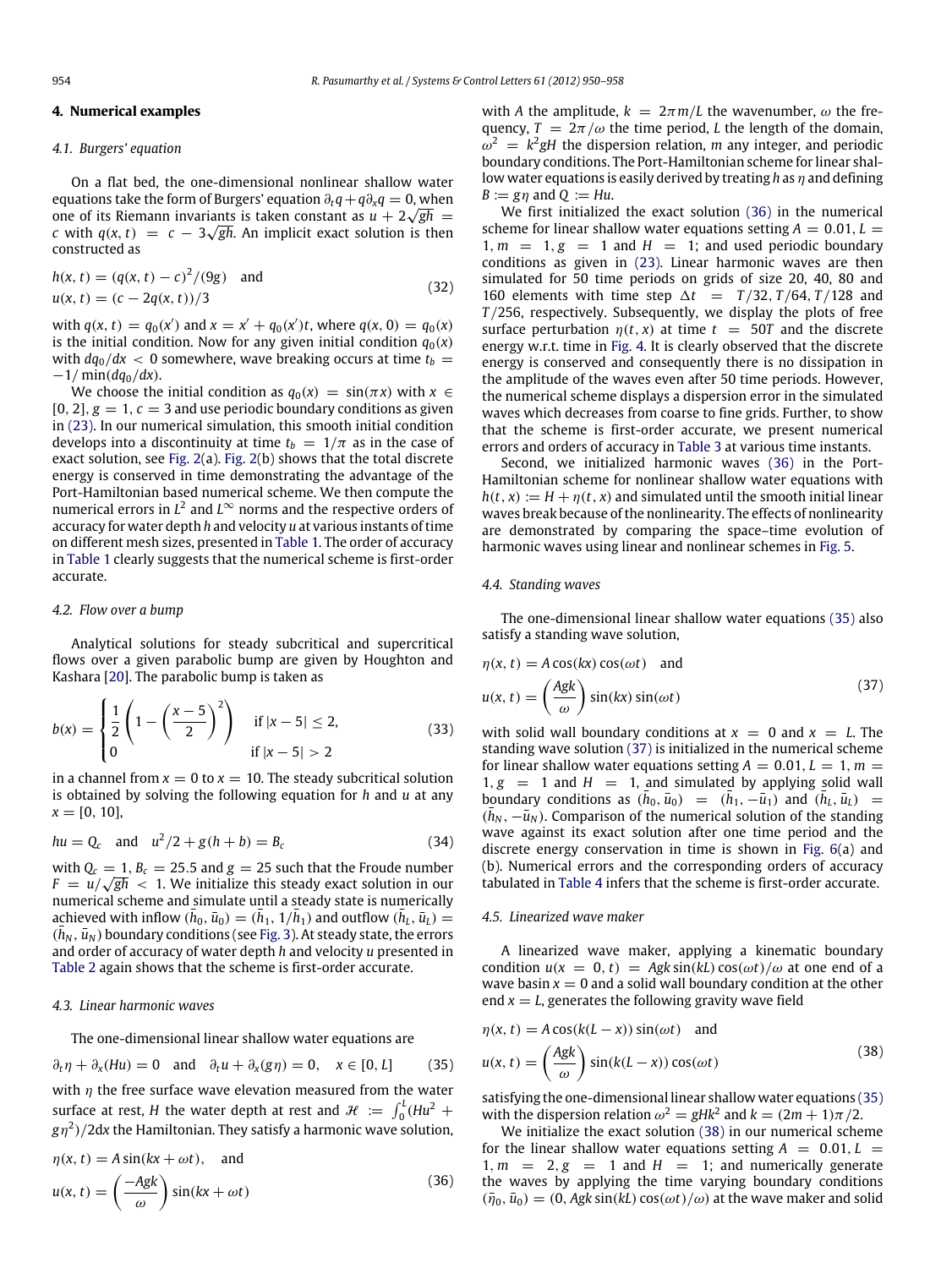| Errors in $L^2$ and $L^\infty$ norms for water depth h and velocity u of Burgers' solution at various time levels. |                          |                    |                          |                |                          |                    |                          |  |  |  |
|--------------------------------------------------------------------------------------------------------------------|--------------------------|--------------------|--------------------------|----------------|--------------------------|--------------------|--------------------------|--|--|--|
|                                                                                                                    |                          |                    |                          | Velocity $(u)$ |                          |                    |                          |  |  |  |
| $L^2$ error                                                                                                        | Order                    | $L^{\infty}$ error | Order                    | $L^2$ error    | Order                    | $L^{\infty}$ error | Order                    |  |  |  |
| At $t = 0.09$                                                                                                      |                          |                    |                          |                |                          |                    |                          |  |  |  |
| $6.3336e - 02$                                                                                                     | $\overline{\phantom{0}}$ | 1.1885e-01         | $\overline{\phantom{0}}$ | $6.2561e - 02$ | $\overline{\phantom{0}}$ | $1.1267e - 01$     | $\overline{\phantom{0}}$ |  |  |  |
| $3.1625e - 02$                                                                                                     | 1.00                     | 5.9098e-02         | 1.01                     | $3.1214e - 02$ | 1.00                     | 5.6714e-02         | 0.99                     |  |  |  |
| 80<br>1.5806e-02<br>1.00                                                                                           |                          | $2.9473e - 02$     | 1.00                     | $1.5597e - 02$ | 1.00                     | 2.8326e-02         | 1.00                     |  |  |  |
| $7.9021e - 03$<br>1.00                                                                                             |                          | $1.4702e - 02$     | 1.00                     | $7.7970e - 03$ | 1.00                     | $1.4150e - 02$     | 1.00                     |  |  |  |
| At $t = 0.18$                                                                                                      |                          |                    |                          |                |                          |                    |                          |  |  |  |
| 7.1909e-02                                                                                                         |                          | $1.9581e - 01$     | $\overline{a}$           | 7.1569e-02     | $\overline{\phantom{0}}$ | 1.8398e-01         | $\overline{a}$           |  |  |  |
| $3.5534e - 02$                                                                                                     | 1.02                     | $9.8725e - 02$     | 0.99                     | $3.5189e - 02$ | 1.02                     | $9.6160e - 02$     | 0.94                     |  |  |  |
| $1.7677e - 02$                                                                                                     | 1.01                     | $4.8670e - 02$     | 1.02                     | $1.7472e - 02$ | 1.01                     | $4.7542e - 02$     | 1.02                     |  |  |  |
| 8.8255e-03                                                                                                         | 1.00                     | $2.4119e - 02$     | 1.01                     | $8.7184e - 03$ | 1.00                     | $2.3531e - 02$     | 1.01                     |  |  |  |
| At $t = 0.27$                                                                                                      |                          |                    |                          |                |                          |                    |                          |  |  |  |
| $9.2282e - 02$                                                                                                     |                          | $3.1072e - 01$     | $\overline{\phantom{a}}$ | $9.2944e - 02$ | $\overline{\phantom{0}}$ | 2.8366e-01         | $\overline{a}$           |  |  |  |
| $4.9107e - 02$                                                                                                     | 0.91                     | $2.2354e - 01$     | 0.48                     | $4.9128e - 02$ | 0.92                     | $2.1033e - 01$     | 0.43                     |  |  |  |
| $2.4568e - 02$                                                                                                     | 1.00                     | 1.3433e-01         | 0.73                     | $2.4451e - 02$ | 1.01                     | $1.3040e - 01$     | 0.69                     |  |  |  |
| $1.2112e - 02$                                                                                                     | 1.02                     | 6.9783e-02         | 0.94                     | $1.2016e - 02$ | 1.02                     | 6.9165e-02         | 0.91                     |  |  |  |
|                                                                                                                    |                          | Water depth $(h)$  |                          |                |                          |                    |                          |  |  |  |

<span id="page-6-0"></span>

<span id="page-6-2"></span>Fig. 2. Comparison of numerical solution of harmonic waves at  $t = 6T$  using Port-Hamiltonian numerical scheme for linear (left) and nonlinear (right) shallow water equations on a grid of 80 elements. Observe the wave breaking phenomena due to nonlinearity. Exact and numerical solutions are marked with "\* - \*" and "∘ - ∘", respectively.



**Fig. 3.** Comparison of numerical solution ("-") of steady subcritical flow over bump against steady exact solution ("o") on a mesh stencil with 40 elements.

<span id="page-6-3"></span>

| Table 2                                                                                                              |
|----------------------------------------------------------------------------------------------------------------------|
| Errors in $L^2$ and $L^\infty$ norms for water depth h and velocity u of subcritical flow over bump at steady state. |

| Grid | Water depth $(h)$ |       |                    |                          | Velocity $(u)$ |       |                    |                |
|------|-------------------|-------|--------------------|--------------------------|----------------|-------|--------------------|----------------|
|      | $L^2$ error       | Order | $I^{\infty}$ error | Order                    | $I^2$ error    | Order | $I^{\infty}$ error | Order          |
| 20   | $9.5631e - 02$    |       | $9.1603e - 02$     | $\overline{\phantom{a}}$ | $2.3890e - 01$ |       | $2.0586e - 01$     | $\overline{a}$ |
| 40   | $4.7945e - 02$    | 1.00  | $48336e - 02$      | 0.92                     | $1.1895e - 01$ | 1.01  | $1.0469e - 01$     | 0.98           |
| 80   | $2.3993e - 02$    | 1.00  | $2.4670e - 02$     | 0.97                     | $5.9490e - 02$ | 1.00  | $5.1709e - 02$     | 1.02           |
| 160  | $1.1999e - 02$    | 1.00  | $12467e - 02$      | 0.98                     | $2.9757e - 02$ | 1.00  | 2.5698e-02         | 1.01           |

wall boundary conditions  $(\bar{\eta}_L, \bar{u}_L) = (\bar{\eta}_N, -\bar{u}_N)$  at the opposite end. The numerical simulations are carried out for 5 time periods on grids of size 20, 40, 80 and 160 elements with time step  $\Delta t = T/16$ ,  $T/32$ ,  $T/64$  and  $T/128$ , respectively. In [Table 5,](#page-8-2) the

<span id="page-6-1"></span>**Table 1**

numerical errors and the corresponding orders of accuracy are tabulated.

We also simulate these waves in our nonlinear numerical scheme by initializing the exact solution in [\(38\)](#page-5-3) with  $h(t, x) =$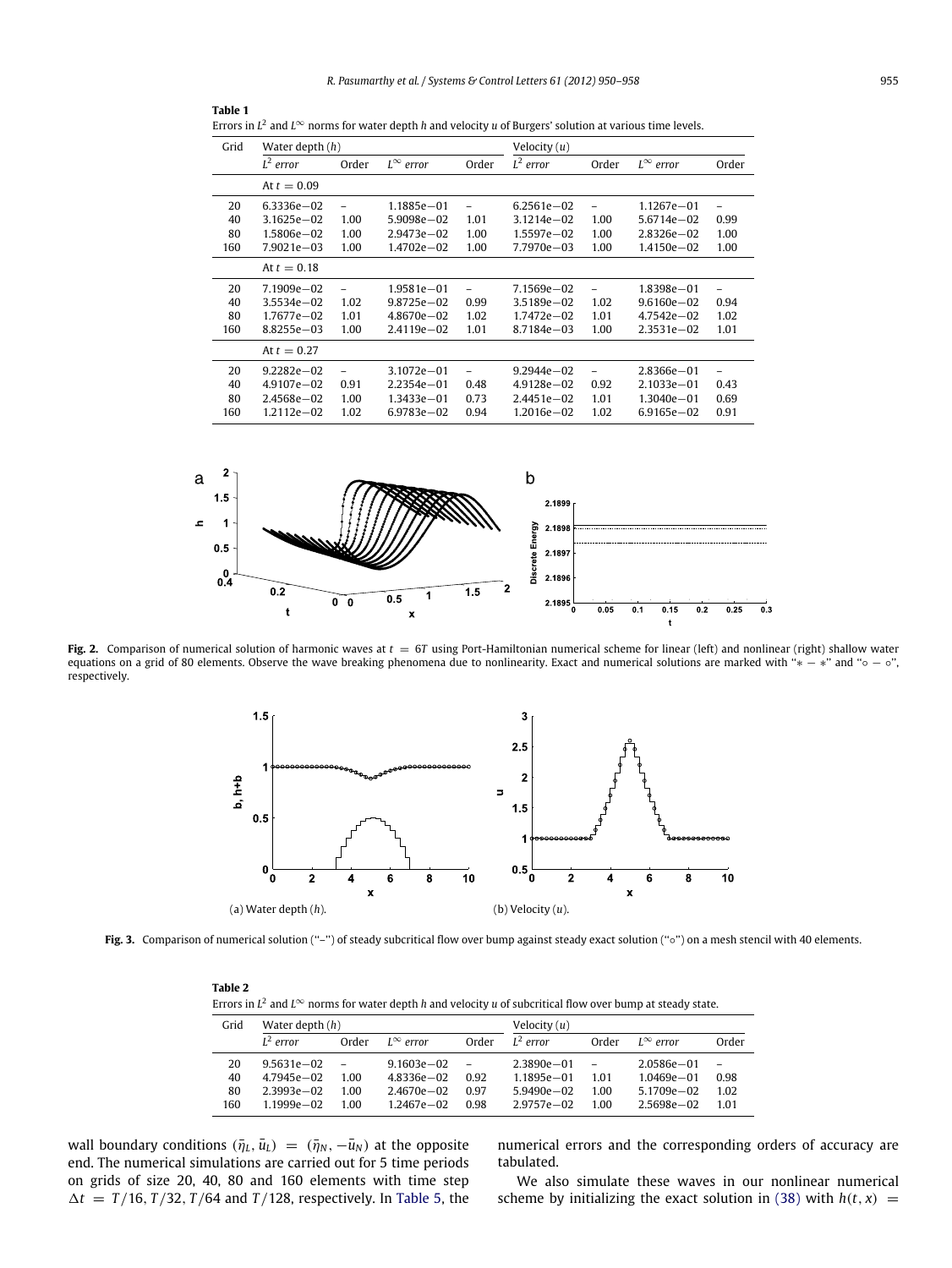<span id="page-7-1"></span>**Table 3**

|                                                                                                                |                                    |                          | triors in E- and E-- norms for free surface perturbation and velocity of narmonic waves at various time levels. |                          |                         |                          |                    |                |  |  |
|----------------------------------------------------------------------------------------------------------------|------------------------------------|--------------------------|-----------------------------------------------------------------------------------------------------------------|--------------------------|-------------------------|--------------------------|--------------------|----------------|--|--|
| Grid                                                                                                           | Free surface perturbation $(\eta)$ |                          | Velocity $(u)$                                                                                                  |                          |                         |                          |                    |                |  |  |
|                                                                                                                | $L^2$ error                        | Order                    | $L^{\infty}$ error                                                                                              | Order                    | $L^2$ error             | Order                    | $L^{\infty}$ error | Order          |  |  |
|                                                                                                                | At $t = 10T$                       |                          |                                                                                                                 |                          |                         |                          |                    |                |  |  |
| 20                                                                                                             | 3.355203e-03                       |                          | 5.741420e-03                                                                                                    | $\overline{\phantom{0}}$ | 3.139811e-03            | $\overline{\phantom{a}}$ | 5.526638e-03       |                |  |  |
| 40                                                                                                             | 8.750548e-04                       | 1.94                     | 1.755125e-03                                                                                                    | 1.71                     | 8.682840e-04            | 1.85                     | 1.746101e-03       | 1.66           |  |  |
| 80                                                                                                             | 2.589677e-04                       | 1.76                     | 5.914289e-04                                                                                                    | 1.57                     | 2.587888e-04            | 1.75                     | 5.912680e-04       | 1.56           |  |  |
| 160                                                                                                            | 9.494629e-05                       | 1.45                     | 2.240127e-04                                                                                                    | 1.40                     | $9.494265e - 05$        | 1.45                     | 2.240233e-04       | 1.40           |  |  |
|                                                                                                                | At $t = 30T$                       |                          |                                                                                                                 |                          |                         |                          |                    |                |  |  |
| 20                                                                                                             | $9.584440e - 03$                   | $\overline{\phantom{0}}$ | 1.435877e-02                                                                                                    | $\overline{\phantom{a}}$ | 8.219201e-03            | $\overline{\phantom{0}}$ | 1.257490e-02       | $\overline{a}$ |  |  |
| 40                                                                                                             | 2.473886e-03                       | 1.95                     | 4.058127e-03                                                                                                    | 1.82                     | 2.410303e-03            | 1.77                     | 3.983402e-03       | 1.66           |  |  |
| 80                                                                                                             | 6.313784e-04                       | 1.97                     | 1.166671e-03                                                                                                    | 1.80                     | 6.293884e-04            | 1.94                     | 1.164016e-03       | 1.77           |  |  |
| 160                                                                                                            | 1.724456e-04                       | 1.87                     | 3.679616e-04                                                                                                    | 1.66                     | 1.723894e-04            | 1.87                     | 3.678919e-04       | 1.66           |  |  |
|                                                                                                                | At $t = 50T$                       |                          |                                                                                                                 |                          |                         |                          |                    |                |  |  |
| 20                                                                                                             | 1.355490e-02                       | $\overline{\phantom{0}}$ | 1.962116e-02                                                                                                    | $\overline{\phantom{0}}$ | 1.203636e-02            | $\frac{1}{2}$            | 1.751711e-02       | $\overline{a}$ |  |  |
| 40                                                                                                             | 4.096750e-03                       | 1.73                     | 6.331122e-03                                                                                                    | 1.63                     | 3.926849e-03            | 1.62                     | 6.122858e-03       | 1.52           |  |  |
| 80                                                                                                             | 1.030933e-03                       | 1.99                     | 1.741978e-03                                                                                                    | 1.86                     | 1.025298e-03            | 1.94                     | 1.735949e-03       | 1.82           |  |  |
| 160                                                                                                            | 2.668249e-04                       | 1.95                     | 5.119071e-04                                                                                                    | 1.77                     | 2.666554e-04            | 1.94                     | 5.116759e-04       | 1.76           |  |  |
| $\pmb{\mathsf{x}}$ 10 $^{-5}$<br>5<br>0.01<br>4.99<br>Discrete Energy<br>0.005<br>4.98<br>$\mathbf{r}$<br>4.97 |                                    |                          |                                                                                                                 |                          |                         |                          |                    |                |  |  |
| $-0.005$<br>$-0.01$                                                                                            |                                    |                          |                                                                                                                 |                          | 4.96                    |                          |                    |                |  |  |
|                                                                                                                | 0.2<br>0                           | 0.4                      | 0.6<br>0.8                                                                                                      |                          | $4.95\frac{1}{0}$<br>10 | 20                       | 30<br>40           | 50             |  |  |

| Errors in $L^2$ and $L^\infty$ norms for free surface perturbation and velocity of harmonic waves at various time levels. |  |  |
|---------------------------------------------------------------------------------------------------------------------------|--|--|
|                                                                                                                           |  |  |

<span id="page-7-0"></span>**Fig. 4.** *Left*: comparison of exact and numerical solution of free surface perturbation  $\eta(t, x)$  at time  $t = 50$ . Exact solution is marked with "\*" and numerical solution for 20 elements marked as ''◦ − ◦'', 40 elements as '' − '', 80 elements as '' − '' and 160 elements as ''−''. *Right*: total discrete energy in the computational domain with a grid of 20 "...", 40 "-.-", 80 "- -" and 160 "--" elements.

20  $\ddot{\mathbf{r}}$ 

<span id="page-7-2"></span>

**Fig. 5.** Numerical solution of harmonic waves using Port-Hamiltonian numerical scheme for linear (left) and nonlinear (right) shallow water equations on a grid of 80 elements. Exact and numerical solutions are marked as "\* − \*" and "° − °", respectively. Observe on the left, numerical harmonic waves are in good agreement with the exact solution and on the right side, the wave steepens due to nonlinearity.

 $H + \eta(t, x)$  and applying the boundary conditions as  $(\bar{h}_0, \bar{u}_0)$  =  $(\bar{h}_1, \bar{h}_2, \bar{h}_3)$  at the wave maker and  $(\bar{h}_1, \bar{h}_2)$  =  $(\bar{h}_N, -\bar{u}_N)$ . The evolution of the wave profile generated by the wave maker are compared against the exact solution at various time levels using both linear and nonlinear schemes are shown in [Fig. 7.](#page-8-3) Both schemes capture the generated wave profiles and compare well with the exact solutions.

## **5. Conclusions**

A finite-dimensional Port-Hamiltonian formulation for the nonlinear shallow water equations defined with respect to a Stokes–Dirac structure is presented. The key advantage of this formulation is that the physical properties of the infinitedimensional model, such as mass and energy conservation, are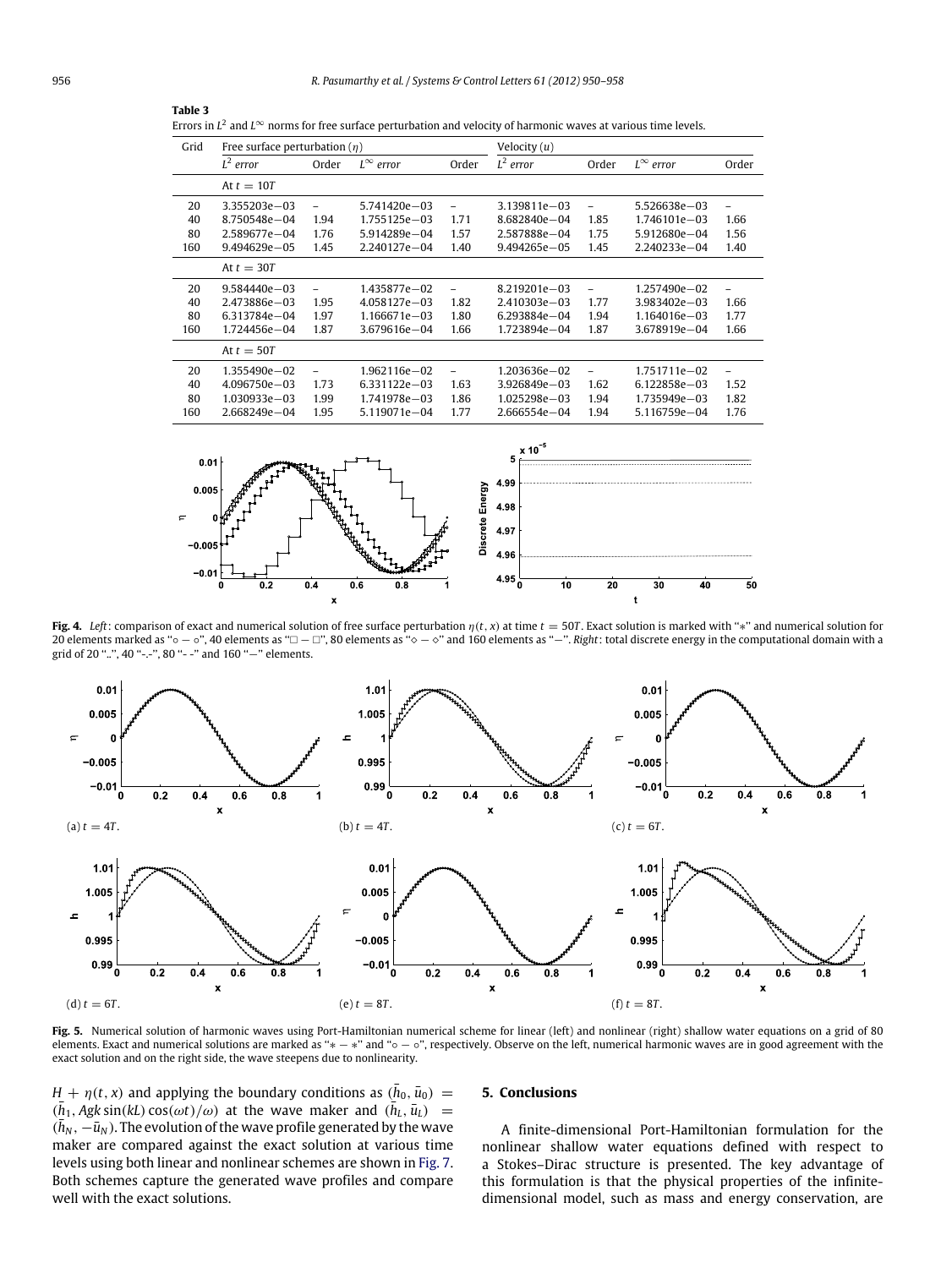| Free surface perturbation $(\eta)$<br>$L^2$ error<br>At $t = T$<br>$6.4055e - 04$<br>$3.2051e - 04$<br>$1.6030e - 04$<br>8.0157e-05 | Order<br>1.00<br>1.00<br>1.00 | $L^{\infty}$ error<br>$1.1994e - 03$<br>$6.0662e - 04$<br>$3.0398e - 04$<br>$1.5207e - 04$ | Order<br>0.98<br>1.00<br>1.00 | Velocity $(u)$<br>$L^2$ error<br>5.3547e-04<br>$1.3625e - 04$<br>$3.4210e - 05$<br>$8.5635e - 06$ | Order<br>1.97<br>1.99<br>2.00     | $L^{\infty}$ error<br>7.5727e-04<br>1.9268e-04<br>4.8380e-05<br>1.2111e-05 | Order<br>1.97<br>1.99<br>2.00 |
|-------------------------------------------------------------------------------------------------------------------------------------|-------------------------------|--------------------------------------------------------------------------------------------|-------------------------------|---------------------------------------------------------------------------------------------------|-----------------------------------|----------------------------------------------------------------------------|-------------------------------|
|                                                                                                                                     |                               |                                                                                            |                               |                                                                                                   |                                   |                                                                            |                               |
|                                                                                                                                     |                               |                                                                                            |                               |                                                                                                   |                                   |                                                                            |                               |
|                                                                                                                                     |                               |                                                                                            |                               |                                                                                                   |                                   |                                                                            |                               |
|                                                                                                                                     |                               |                                                                                            |                               |                                                                                                   |                                   |                                                                            |                               |
|                                                                                                                                     |                               |                                                                                            |                               |                                                                                                   |                                   |                                                                            |                               |
|                                                                                                                                     |                               |                                                                                            |                               |                                                                                                   |                                   |                                                                            |                               |
|                                                                                                                                     |                               |                                                                                            |                               |                                                                                                   |                                   |                                                                            |                               |
|                                                                                                                                     |                               |                                                                                            |                               | 2.49                                                                                              |                                   |                                                                            |                               |
|                                                                                                                                     |                               | 靍                                                                                          |                               | 2.48                                                                                              |                                   |                                                                            |                               |
|                                                                                                                                     |                               |                                                                                            |                               | 2.47                                                                                              |                                   |                                                                            |                               |
|                                                                                                                                     |                               |                                                                                            |                               | 2.46<br>0                                                                                         |                                   | 0.6                                                                        | 0.8                           |
|                                                                                                                                     | 0.2                           | 0.4<br>x                                                                                   | J<br><b>BAR</b><br>0.8<br>0.6 |                                                                                                   | x 10<br>2.5<br>Energy<br>Discrete | 0.2                                                                        | 0.4                           |

Errors in  $L^2$  and  $L^\infty$  norms for free surface perturbation and velocity of standing waves at various time levels.

<span id="page-8-0"></span>**Fig. 6.** *Left*: comparison of exact and numerical solution of free surface perturbation  $\eta(t, x)$  at time  $t = T$ . Exact solution is marked with "\*" and numerical solution for 20 elements marked as "° − °", 40 elements as "□ − □", 80 elements as "° − °" and 160 elements as "-". Right: total discrete energy in the computational domain with a grid of 20 "..", 40 "-.-", 80 "- -" and 160 "-" elements.

### <span id="page-8-2"></span>**Table 5**

<span id="page-8-1"></span>**Table 4**

Errors in  $L^2$  and  $L^\infty$  norms for free surface perturbation and velocity of linear waves generated by the wave maker at various time levels.

| Grid | Free surface perturbation $(\eta)$ |                                            |                             |                        | Velocity $(u)$ |                          |                    |                          |  |  |
|------|------------------------------------|--------------------------------------------|-----------------------------|------------------------|----------------|--------------------------|--------------------|--------------------------|--|--|
|      | $L^2$ error                        | Order                                      | $L^{\infty}$ error<br>Order |                        | $L^2$ error    | Order                    | $L^{\infty}$ error | Order                    |  |  |
|      | At $t = 4.5T$                      |                                            |                             |                        |                |                          |                    |                          |  |  |
| 20   | $6.9151e - 03$                     | $1.1046e - 02$<br>$\overline{\phantom{0}}$ |                             | -                      | 1.7536e-03     | $\overline{\phantom{0}}$ | $4.3527e - 03$     | $\overline{\phantom{0}}$ |  |  |
| 40   | $3.4870e - 03$                     | 0.99                                       | $5.2555e - 03$              | 1.07                   | $9.8505e - 04$ | 0.83                     | $2.3221e - 03$     | 0.91                     |  |  |
| 80   | $1.7487e - 03$                     | 1.00                                       | $2.5999e - 03$              | 1.02                   | $4.9660e - 04$ | 0.99                     | $1.1769e - 03$     | 0.98                     |  |  |
| 160  | $8.7532e - 04$                     | 1.00<br>$1.2942e - 03$                     |                             | 1.01<br>$2.4932e - 04$ |                | 0.99<br>$5.9336e - 04$   |                    | 0.99                     |  |  |
|      | At $t=5T$                          |                                            |                             |                        |                |                          |                    |                          |  |  |
| 20   | $7.7623e - 03$                     |                                            | $8.3400e - 03$              |                        | $9.2686e - 04$ |                          | $2.1405e - 03$     |                          |  |  |
| 40   | $3.9154e - 03$                     | 0.99                                       | $4.0551e - 03$              | 1.04                   | $4.0376e - 04$ | 1.20                     | $8.0402e - 04$     | 1.41                     |  |  |
| 80   | $1.9620e - 03$                     | 1.00                                       | $1.9938e - 03$              | 1.02                   | $2.0052e - 04$ | 1.01                     | 3.8678e-04         | 1.06                     |  |  |
| 160  | $9.8155e - 04$                     | 1.00                                       | $9.8971e - 04$              | 1.01                   | $1.0020e - 04$ | 1.00                     | $1.9164e - 04$     | 1.01                     |  |  |
|      |                                    |                                            |                             |                        |                |                          |                    |                          |  |  |

<span id="page-8-3"></span>

Fig. 7. Numerical solution of harmonic waves generated by a linear wave maker using Port-Hamiltonian numerical scheme for linear (left) and nonlinear (right) shallow water equations on a grid of 80 elements. Exact and numerical solutions are marked as "-" and ". respectively. Observe that the numerically generated wave profiles are in good agreement with the exact solutions.